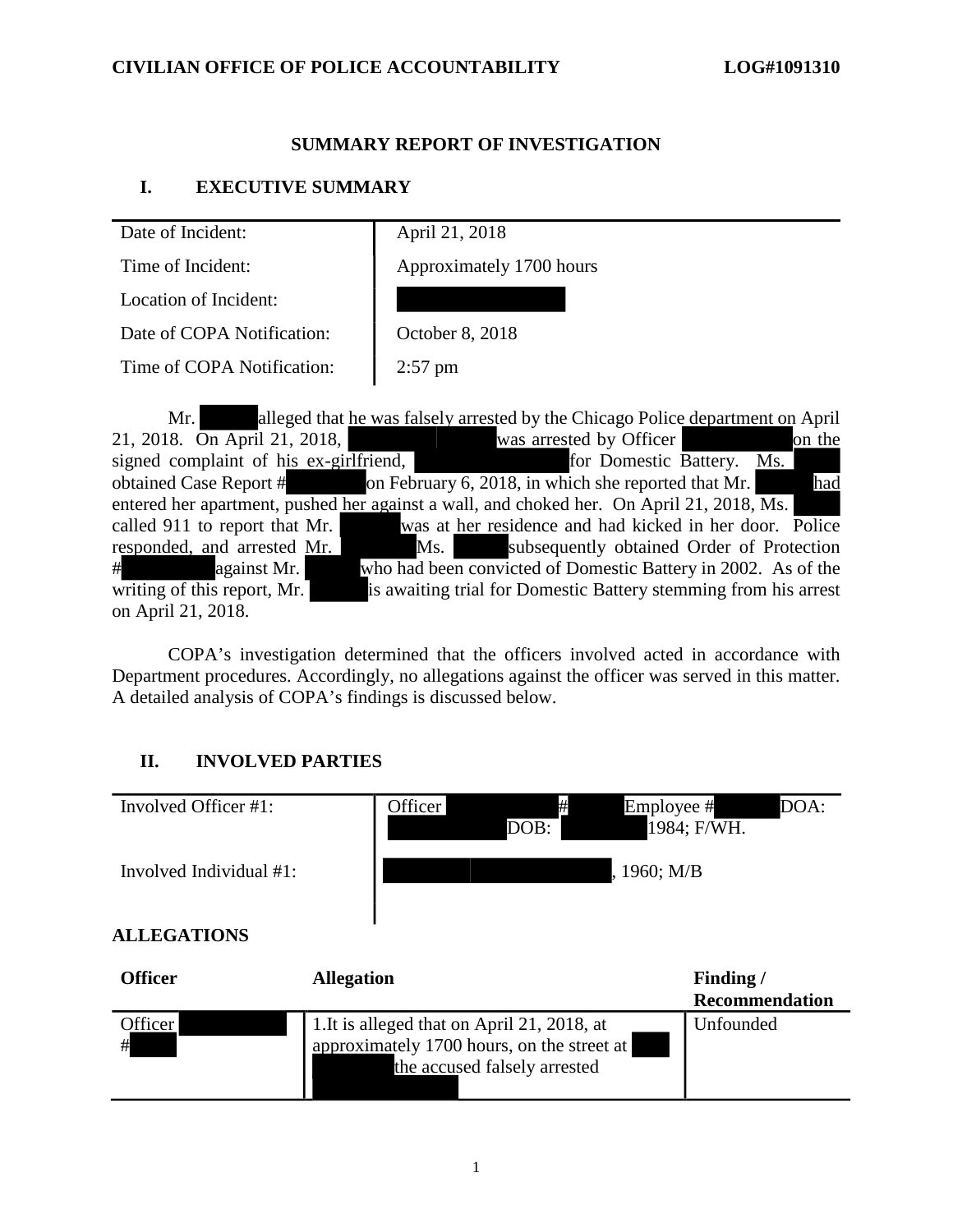#### **III. APPLICABLE RULES AND LAWS**

#### Rules

Rule 2 – Any action or conduct which impedes the Department's efforts to achieve its policy and goals or brings discredit upon the Department.

**\_\_\_\_\_\_\_\_\_\_\_\_\_\_\_\_\_\_\_\_\_\_\_\_\_\_\_\_\_\_\_\_\_\_\_\_\_\_\_\_\_\_\_\_\_\_\_\_\_\_\_\_\_\_\_\_\_\_\_\_\_\_\_\_\_\_\_\_\_\_\_**

#### Special Orders

Special Order SO8-01-01 "Conduct of Complaint Investigations"

# **IV. INVESTIGATION**

# **a. Interviews**

COPA interviewed on October 12, 2018. Mr. stated that he was falsely arrested by Officer because he had done nothing to and was only in his vehicle in front of her house on April 21, 2018, because  $\overline{Ms}$ . had invited him to her residence to meet an unknown female friend of hers. Mr. denied battering Ms. at any time and repeatedly stated that he was falsely arrested. Mr. denied pushing and choking Ms. on February 6, 2018, as documented in the Case Report for Simple Domestic Battery Mr. denied kicking Ms. door in on April 21, 2018. Mr. further stated that  $\overline{Ms}$ . had lied to 911, the police and the court when she obtained Order of Protection  $#$  Mr. described Ms. as a drug abuser who was illegally squatting in her apartment after being evicted by the Chicago Housing Authority. Mr. also stated that Ms. had him arrested in retaliation for his ending their romantic relationship.<sup>1</sup>

#### **b. Documentary Evidence**

The **Arrest Report** for documented that he was arrested on signed complaints after officers responded to a Domestic Battery Call at on April 21, 2018. The victim, told officers that Mr. was her ex-boyfriend who was a named offender in Case Report  $#$  After verifying the report with the District Station, Mr. was taken into custody. It was noted that Ms. did not intend to seek felony charges.<sup>2</sup>

The **Case Report** for Simple Domestic Battery **(** named Mr. as the offender in the February 6, 2018 incident at The victim, Ms. stated that Mr. knocked on her door and then pushed his way into her apartment when she opened the door. Mr. pushed Ms. against the wall and choked her. Ms. stated that her

<sup>1</sup> Attachment 4.

<sup>2</sup> Attachment 6.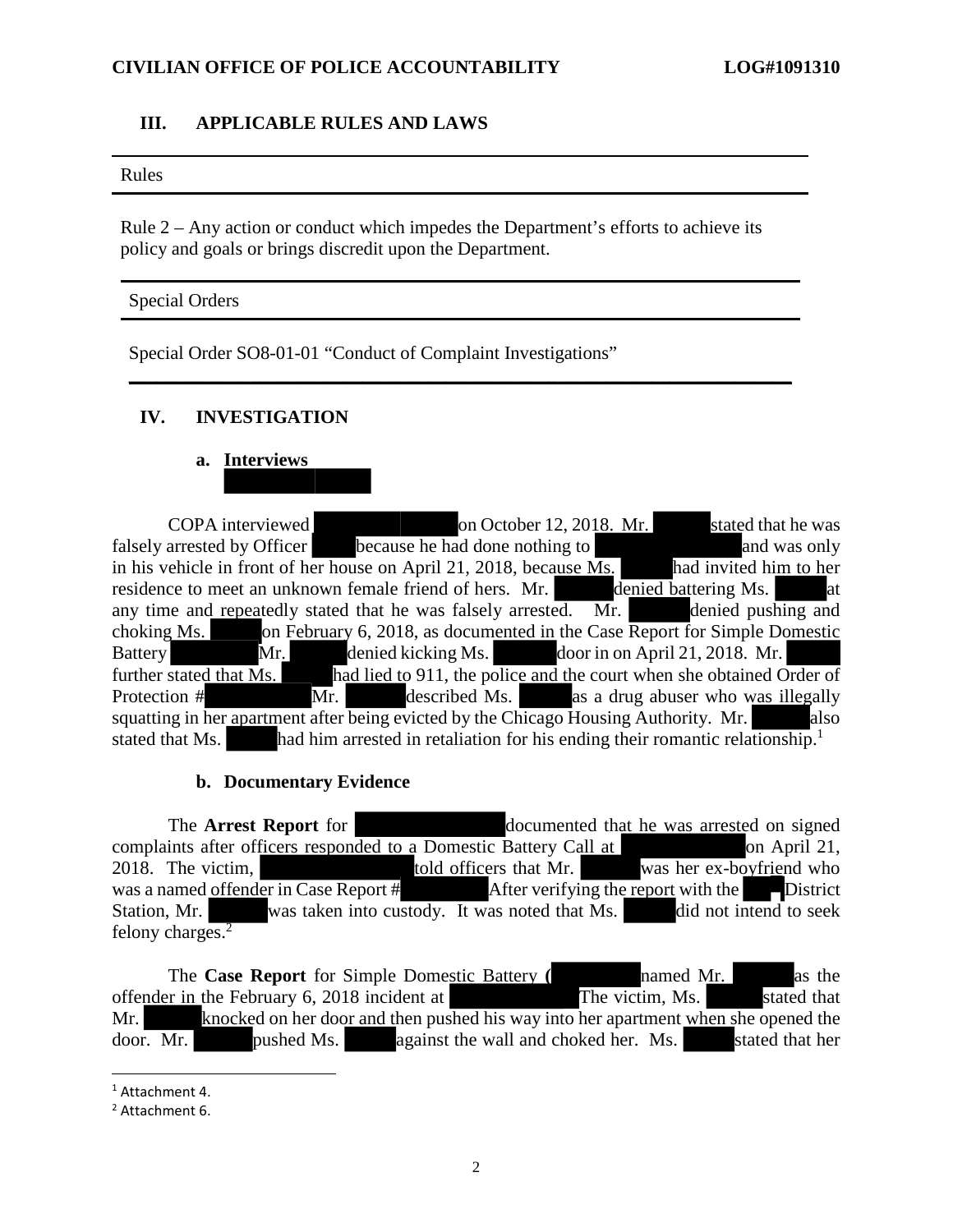son, exited his room in response to the commotion and Mr. fled the premises. Ms. did not seek medical attention but did sustain redness to her neck.<sup>3</sup>

The **Case Supplementary Report** for Simple Domestic Battery (documented that Mr. had previously been convicted of Domestic battery—Bodily Harm in 2002. It was noted that Ms. was present in the District at the time of Mr. processing by Officers  $\#$  and  $\#$  The Reporting Detective spoke with Ms. via telephone. Ms. declined to pursue felony charges at the time but would attend the initial court date on April 23, 2018. The case was classified as "Cleared Closed (Arrest and Prosecution)."<sup>4</sup>

### **c. Additional Evidence**

**Order of Protection #** against Ms. on April 23, 2018. Ms. **referated the events of February and April 2018 in her Petition for Order of Protection,** adding that she was in fear of Mr. whose violence against her had escalated since their breakup. Ms. wrote that Mr. would kill her if allowed unrestricted access to her. As of the date of this report, the Order of Protection was still active against Mr.

**Special Order SO8-01-01.ll.B.13** dictates that the investigation will be terminated at any time that the incident is unfounded or if the member is clearly exonerated.<sup>5</sup>

# **V. ANALYSIS**

 COPA recommends a finding of unfounded for allegation 1 against Officer in that she falsely arrested Mr. The victim, Ms. signed a complaint against Mr. on April 21, 2018, for the February 6, 2018 incident. Officer arrested Mr. based on this signed complaint and therefore the arrest was not false. For these reasons, COPA recommends a finding of Unfounded.

# **VI. CONCLUSION**

Based on the analysis set forth above, COPA makes the following findings:

| <b>Officer</b> | <b>Allegation</b>   | Finding /<br><b>Recommendation</b> |
|----------------|---------------------|------------------------------------|
| Officer<br>#   | 1. Falsley arrested | Unfounded                          |

<sup>3</sup> Attachment7.

<sup>4</sup> Attachment 8.

<sup>5</sup> Attachment 32.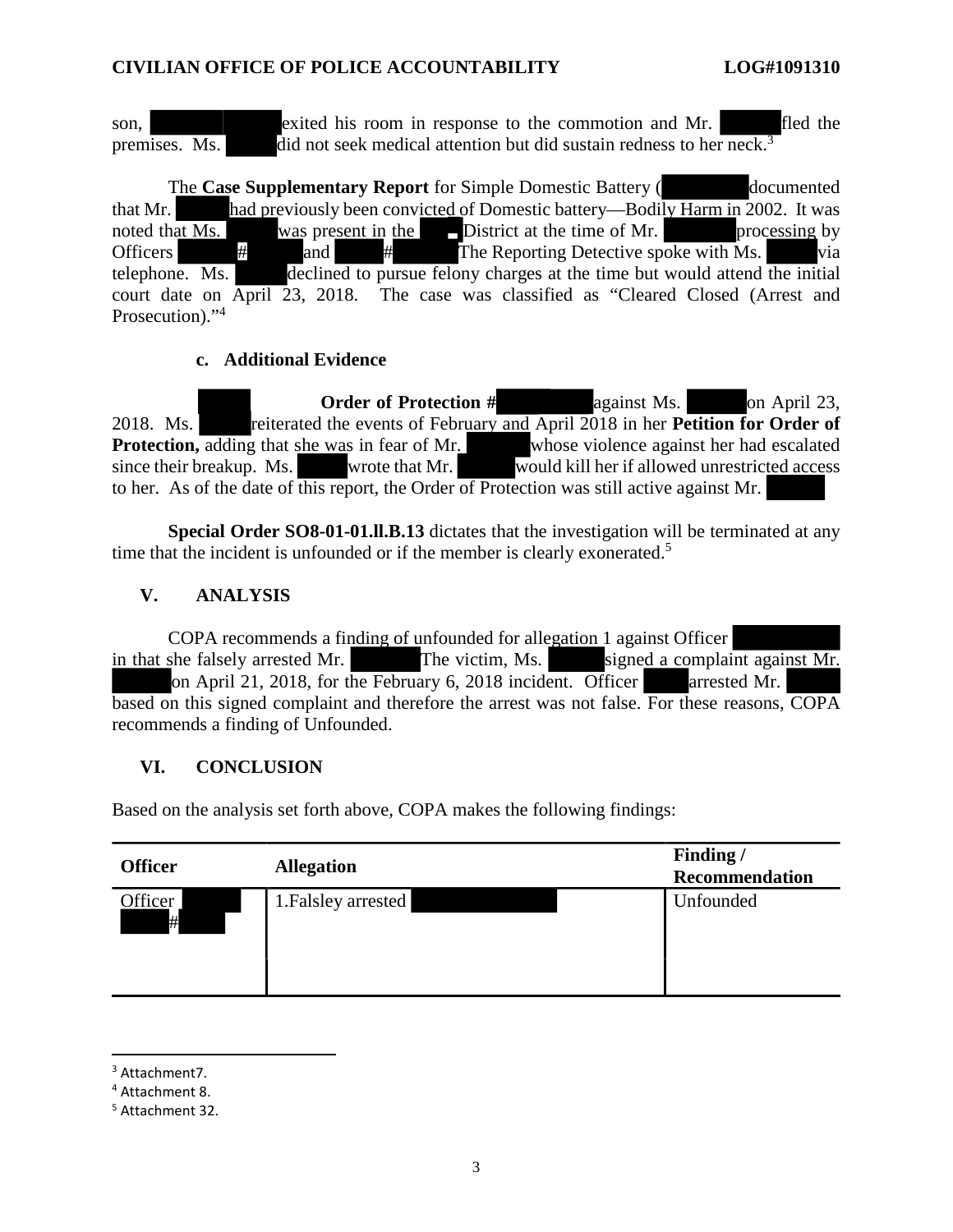Approved:

*Deputy Chief Administrator – Chief Investigator* 

Date

\_\_\_\_\_\_\_\_\_\_\_\_\_\_\_\_\_\_\_\_\_\_\_\_\_\_\_\_\_\_\_\_\_\_ \_\_\_\_\_\_\_\_\_\_\_\_\_\_\_\_\_\_\_\_\_\_\_\_\_\_\_\_\_\_\_\_\_\_

\_\_\_\_\_\_\_\_\_\_\_\_\_\_\_\_\_\_\_\_\_\_\_\_\_\_\_\_\_\_\_\_\_\_ \_\_\_\_\_\_\_\_\_\_\_\_\_\_\_\_\_\_\_\_\_\_\_\_\_\_\_\_\_\_\_\_\_\_